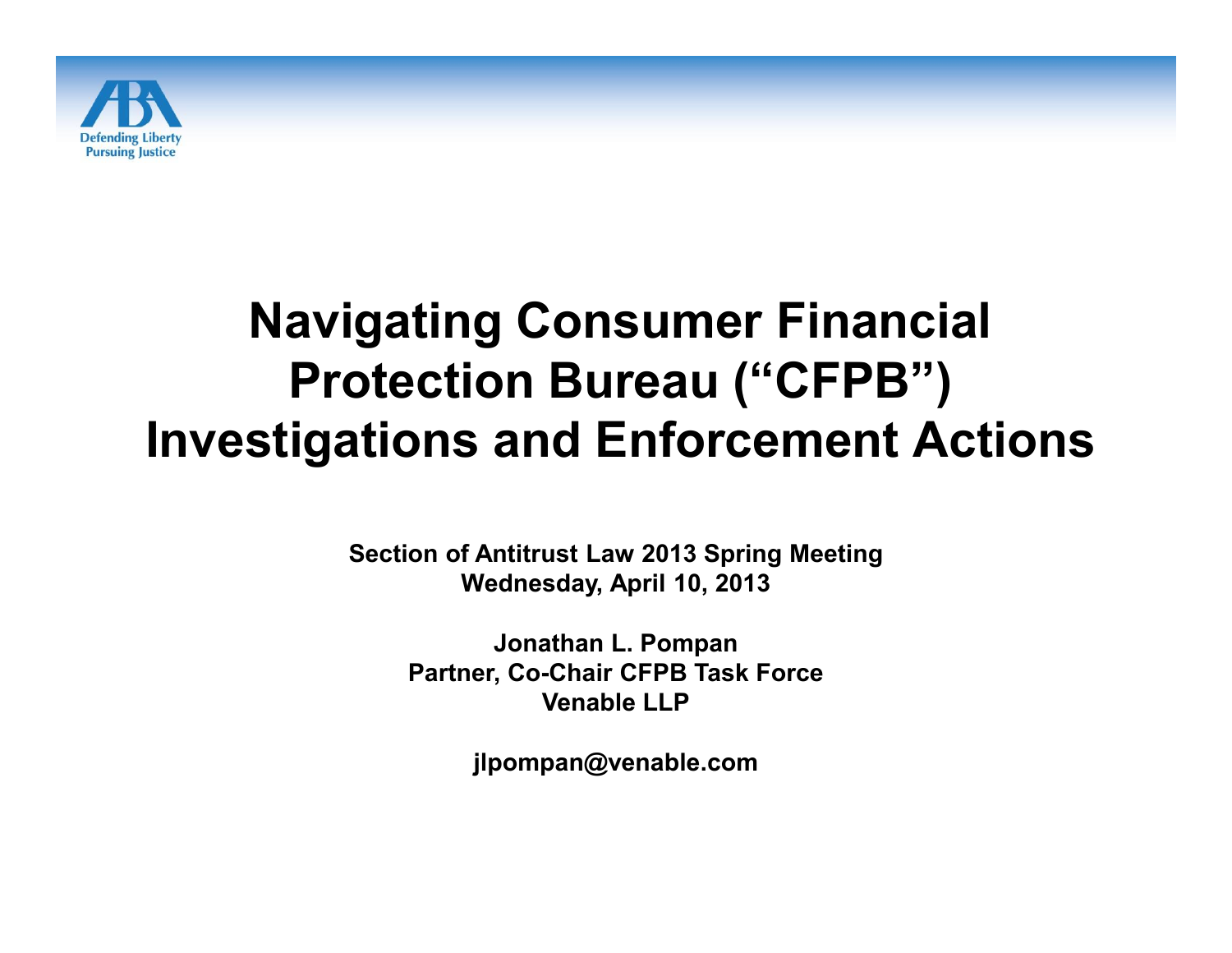

#### **A note about today's remarks**

This presentation is for general informational purposes only and does not represent and is not intended to provide legal advice or opinion and should not be relied on as such. Legal advice can only be provided in response to specific fact situations.

*The views expressed today are my own and do not necessarily represent the official views of past, current, or future clients or Venable.*

This presentation does not represent any undertaking to keep recipients advised as to all or any relevant legal developments.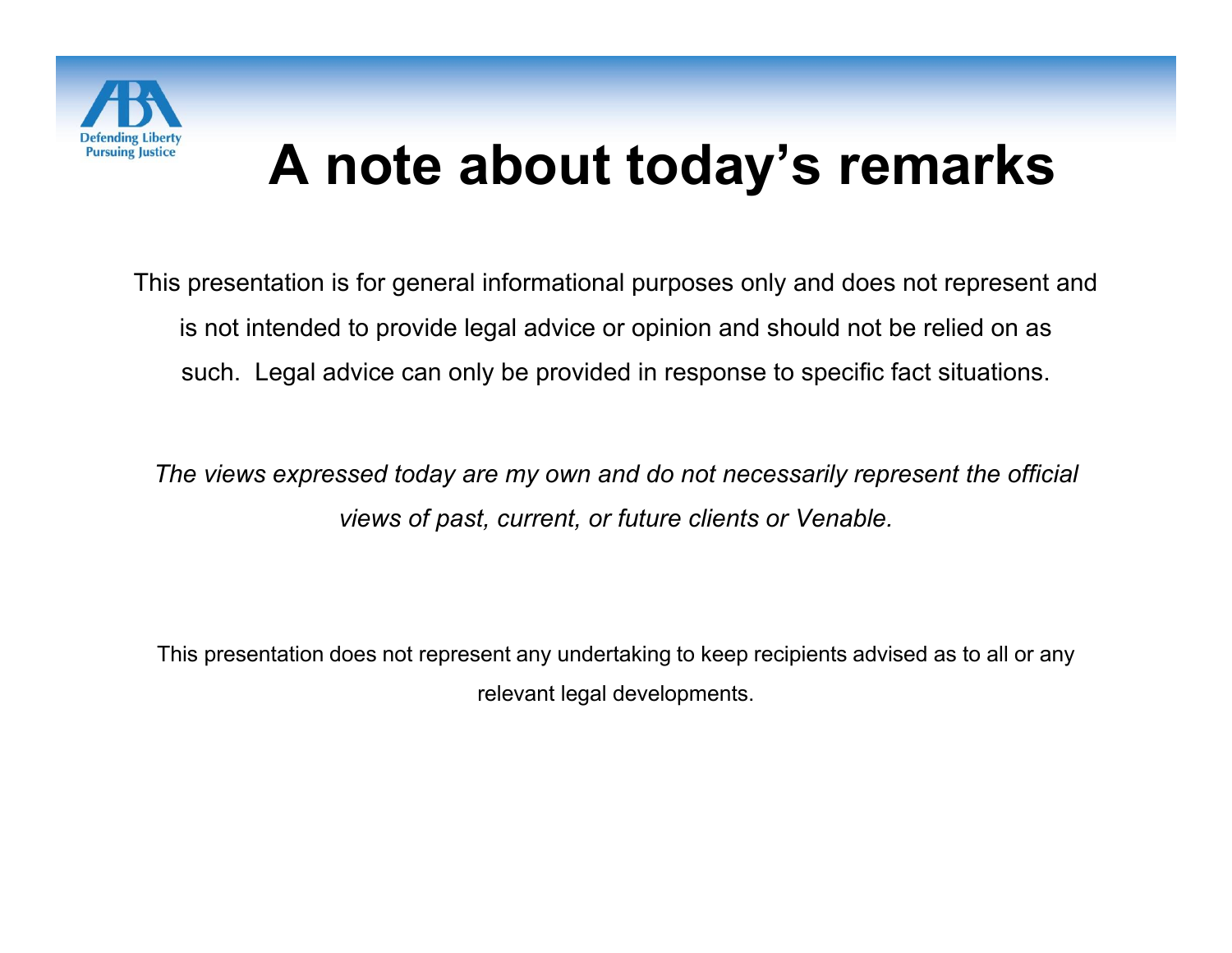

# **Introduction**

- Who's subject to a potential CFPB investigation?
- CFPB Enforcement Authority
- CFPB Investigations Triggers
- CFPB Coordination with Other Federal and State Enforcement Agencies
- Key Steps to Responding to an Investigation
- What to Watch out For in the Months Ahead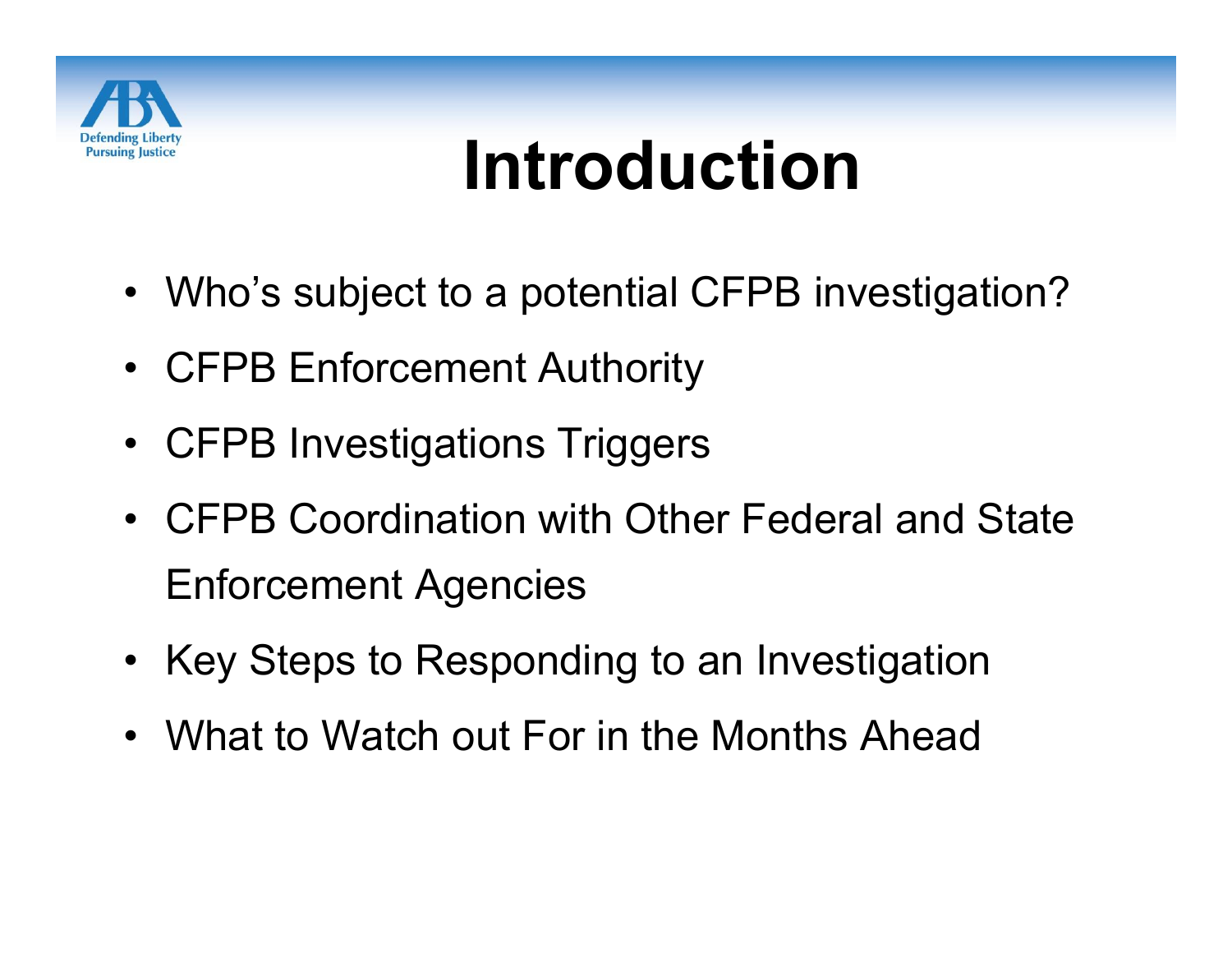

#### **Who's subject to a potential CFPB Investigation?**

*The CFPA authorizes the Bureau to conduct investigations to ascertain whether any person is or has been engaged in conduct that, if proved, would constitute a violation of any provision of Federal consumer financial law.*

- Banks and credit unions
- All mortgage related businesses
- Small dollar lenders
- Private student lenders
- Debt collectors
- Consumer reporting
- Consumer credit and related activities
- Money transmitting, check cashing, and related activities
- Prepaid cards
- Debt relief services
- Financial advisors
- Service Providers
- And more…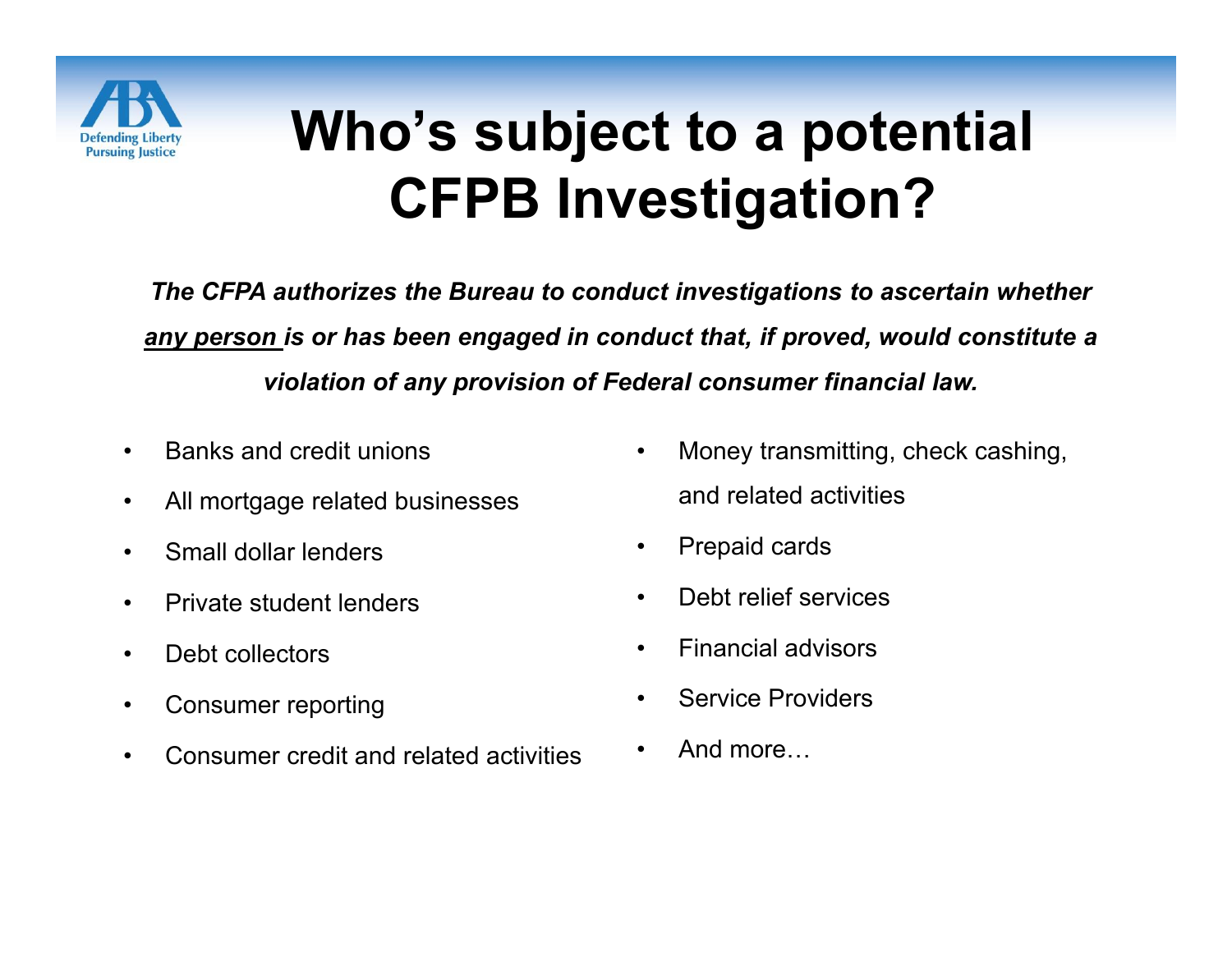

### **CFPB Investigation and Enforcement Authority**

- CFPB may investigate, issue subpoenas and civil investigative demands, and compel testimony
- CFPB may conduct hearings and adjudications to enforce compliance, including issuing cease-and-desist orders
- CFPB may initiate actions for civil penalties or an injunction
	- Penalties up to \$1M per day for knowing violations
	- No exemplary or punitive damages
- Criminal referrals to DOJ
- Whistleblower protection
- State attorneys general may also enforce the CFPA with notice to the CFPB
- May enforce rules issued by the FTC to the extent such rules apply to a covered a person or service provider
- No express private right of action under the CFPA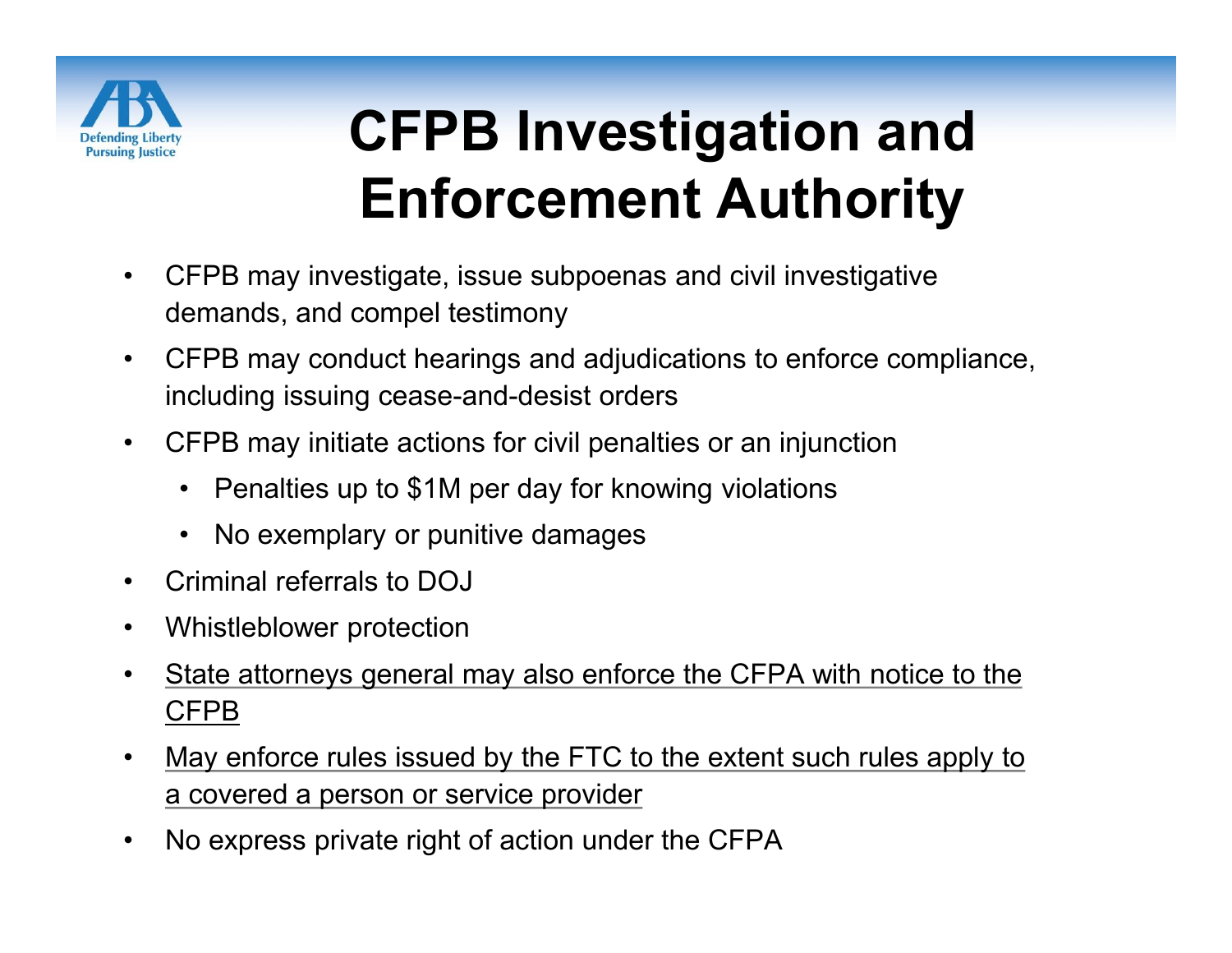

#### **CFPB Investigation Triggers**\*

- Violation of Federal Consumer financial law
- Risk to consumers
- Consumer complaints to the CFPB and third-parties
- Government agency referrals and complaints
- Whistleblower complaint (*e.g*., employee or ex-employee)
- Media coverage
- Targeted market
- Low history of supervision (pre-CFPB to present)



\* Non-exhausitve list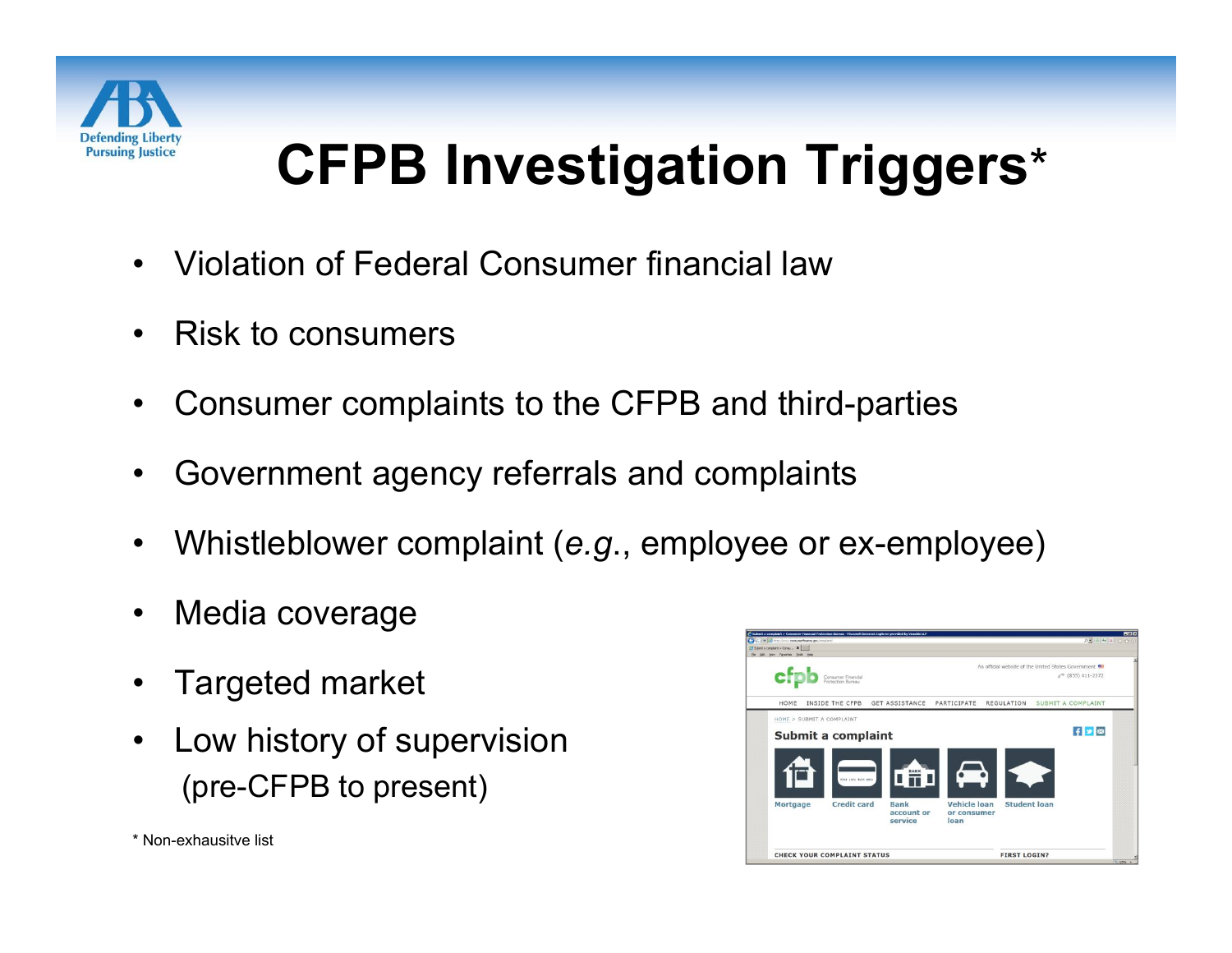### **Perfecting LilbertyCFPB Coordination with Other Federal and State Enforcement Agencies**

- Announced in January 2012 (after State of the Union Address)
- Unit within the Financial Fraud Enforcement Task Force that was

created in late 2009, and

is led by the DOJ

• CFPB, FTC, DOJ,

DoE Inspector General,

state AGs, and more

are participating



**STOPFRAUD.GOV** FINANCIAL FRAUD ENFORCEMENT TASK FORCE

"The newly-created group will work across federal law enforcement and regulatory agencies, and with state and local partners, to strengthen efforts to address consumerrelated fraud, including schemes targeting vulnerable populations, such as the unemployed, those in need of payday loans, and those suffering from the burden of high credit card and other debt. The new working group will also focus on scams that exploit prospective students, active-duty military personnel and veterans." DOJ Press Release (Feb. 10, 2012)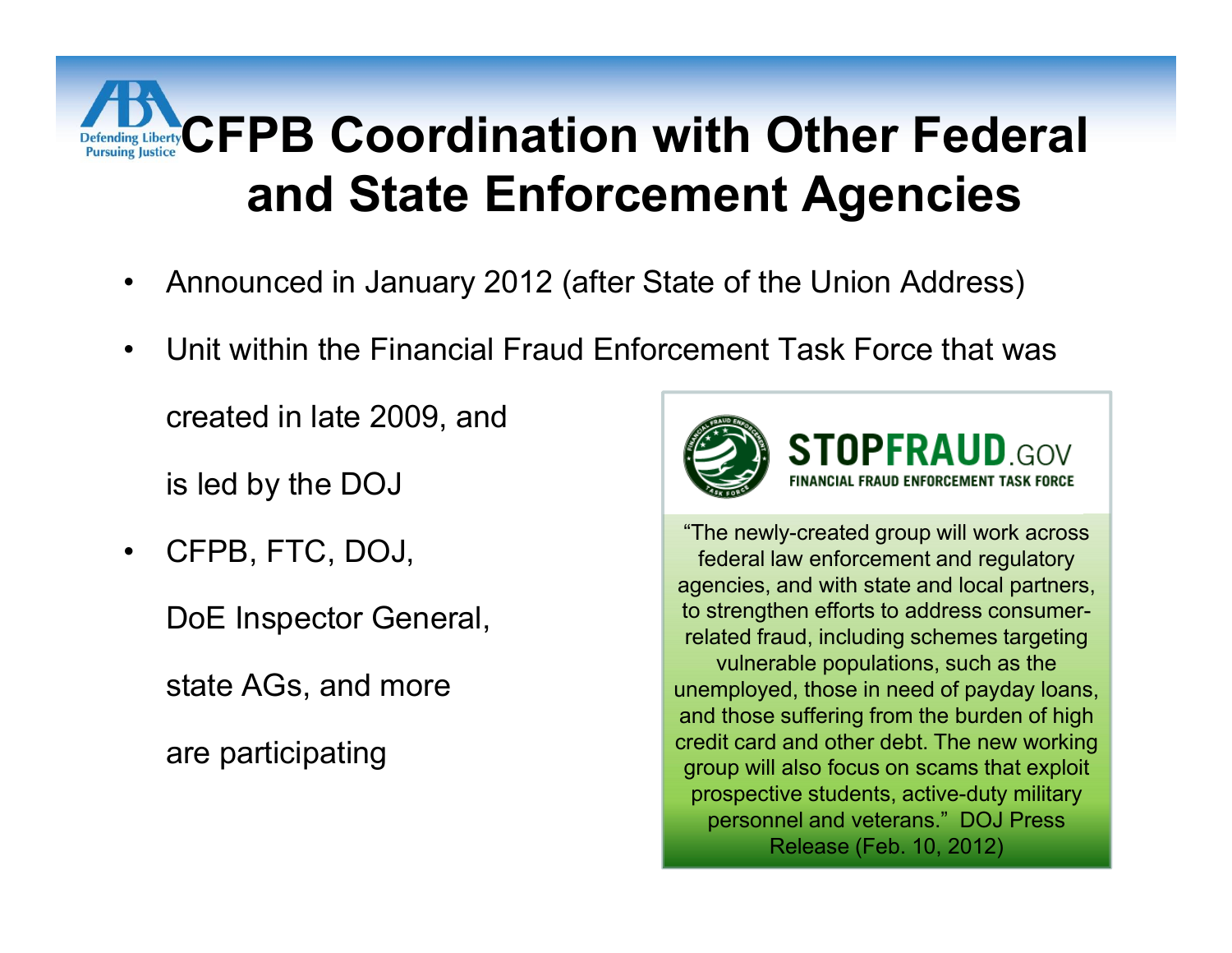

#### **Compliance with Federal Consumer Financial Laws**

- **Consumer Financial Protection Act:** Unfair, Deceptive, or Abusive Acts or Practices (UDAAP)
- Other **Federal Consumer financial laws** 
	- Lending (*e.g.*, TILA, RESPA, ECOA, FCRA, SAFE Act, FDCPA, MARS Rule, etc.)
	- Deposits (*e.g.*, EFTA)
	- Privacy (GLBA)
	- Telemarketing (Telemarketing Sales Rule)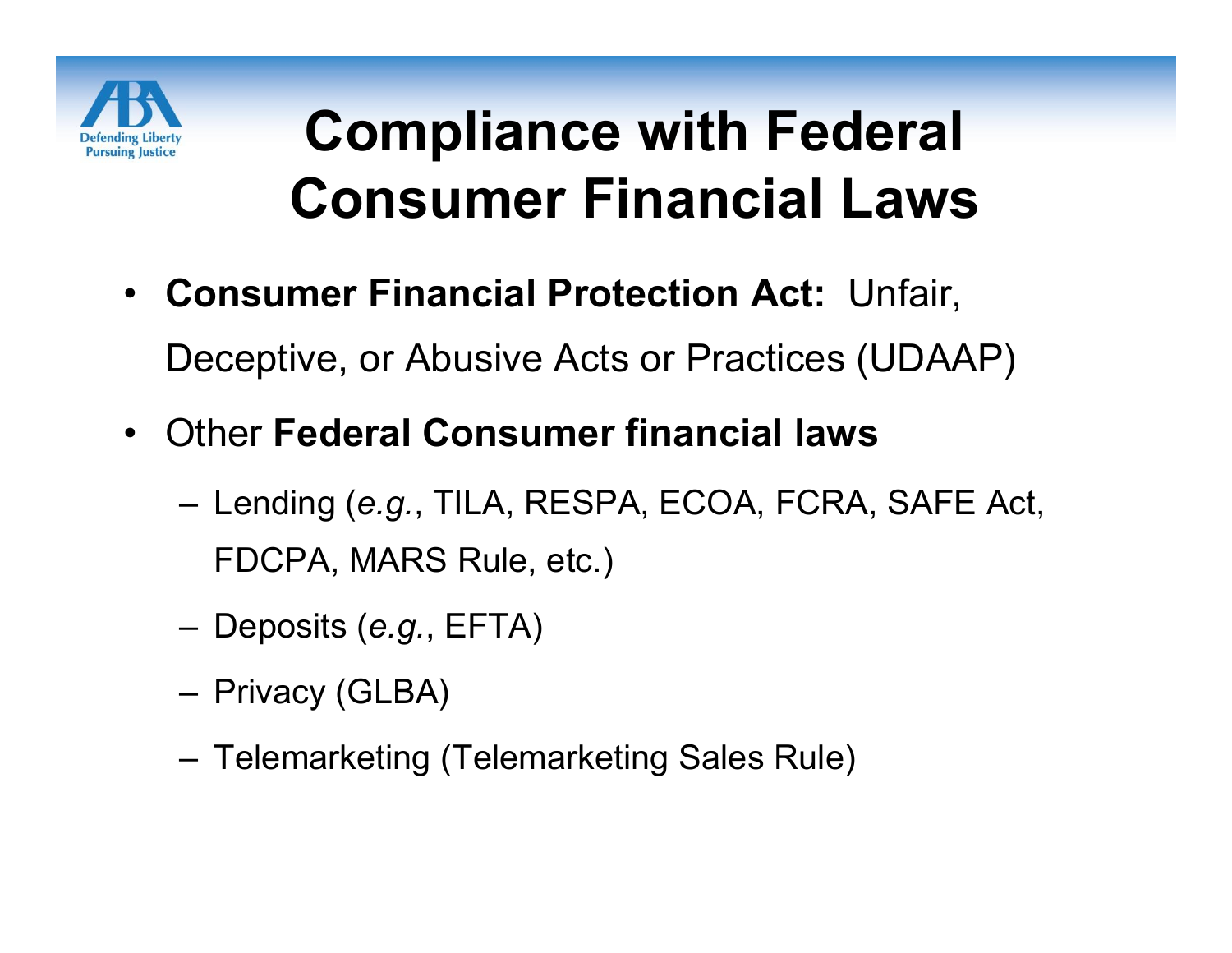

#### **Step 1: Review the CID** –

A review of the CID, among many things, will identify the purpose of the investigation, the assigned staff enforcement attorneys, the production deadline (*e.g.*, 30 days from issuance), the definitions, instructions, and interrogatory and document requests.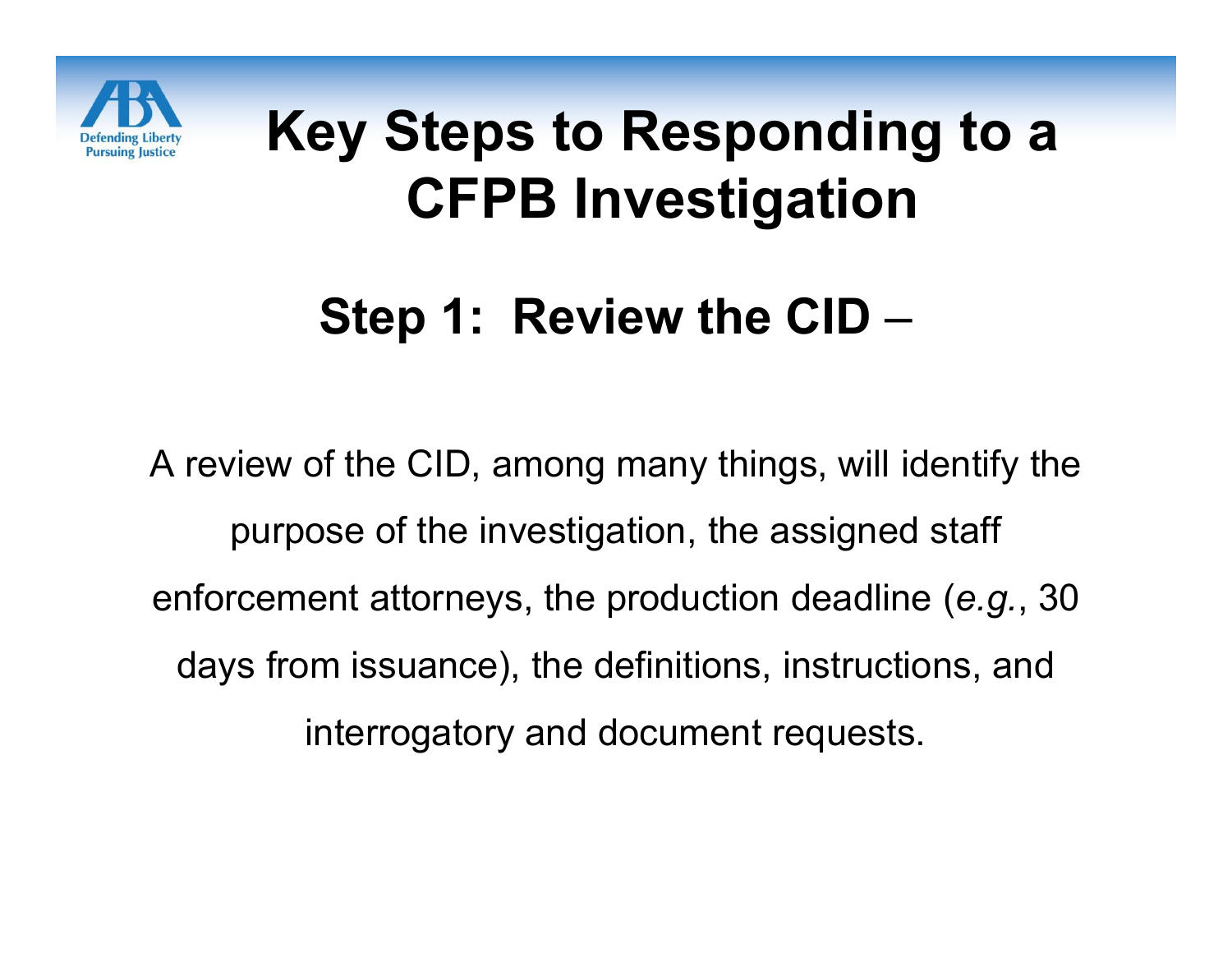

#### **Early Investigations are Broad in Scope: Typical Areas of Focus**

- Governance, Management, and Employee Information
- Acts and practices (transactional level data);
- Compliance Management Systems;
- Policies and procedures;
- Training;
- Monitoring;
- Consumer complaints
- Compliance with enforcement actions; and
- Corrective action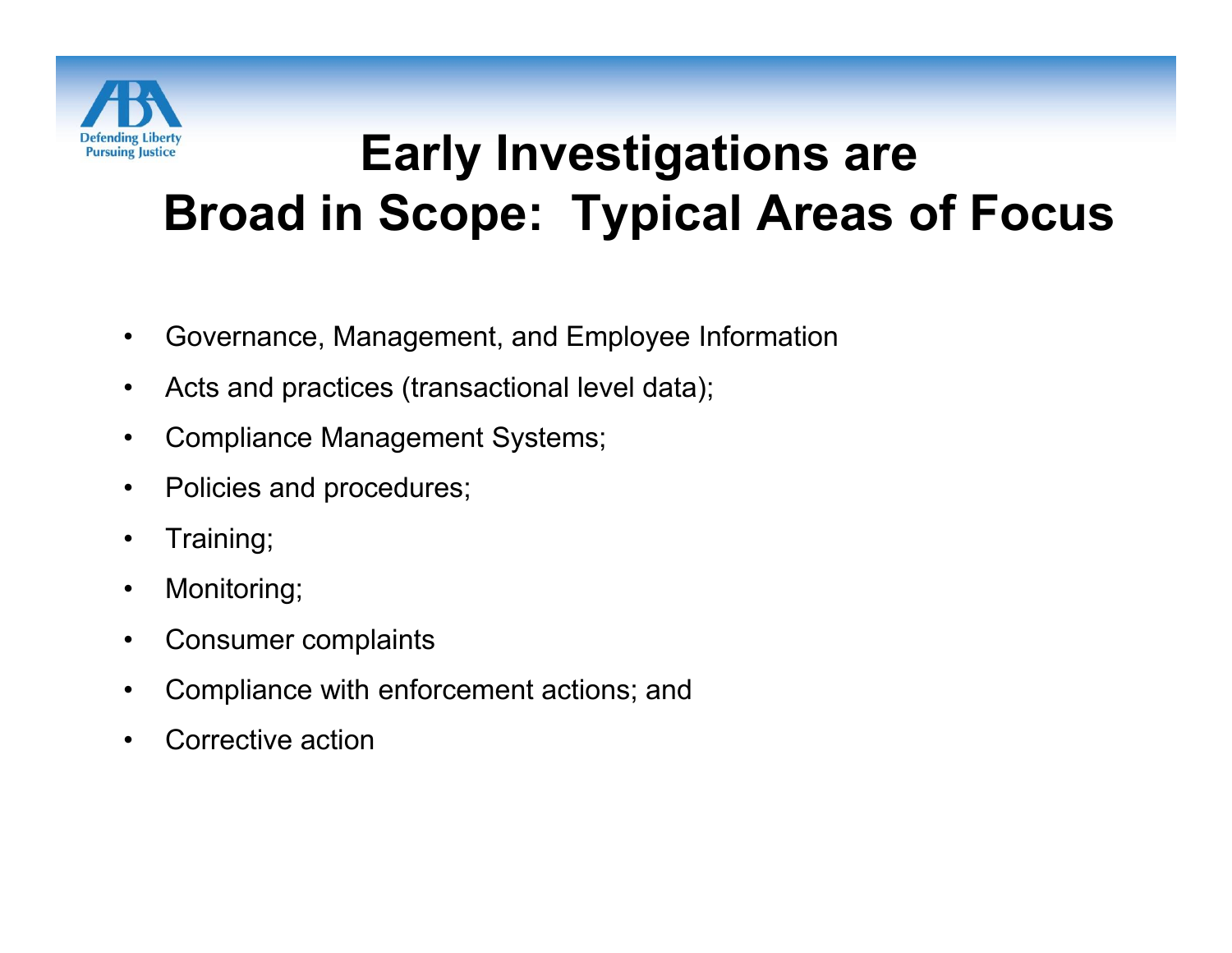

#### **Step 2: Establish a Response Team –**

- Document Collection
- Ensure compliance with legal obligations
- Assess whether responsive information is privileged
- Take proper steps to preserve responsive materials (*e.g.*, implementation of a document preservation policy)
- In addition, a recipient of a CID will need to decide whether public disclosure is required pursuant to other applicable legal and regulatory obligations.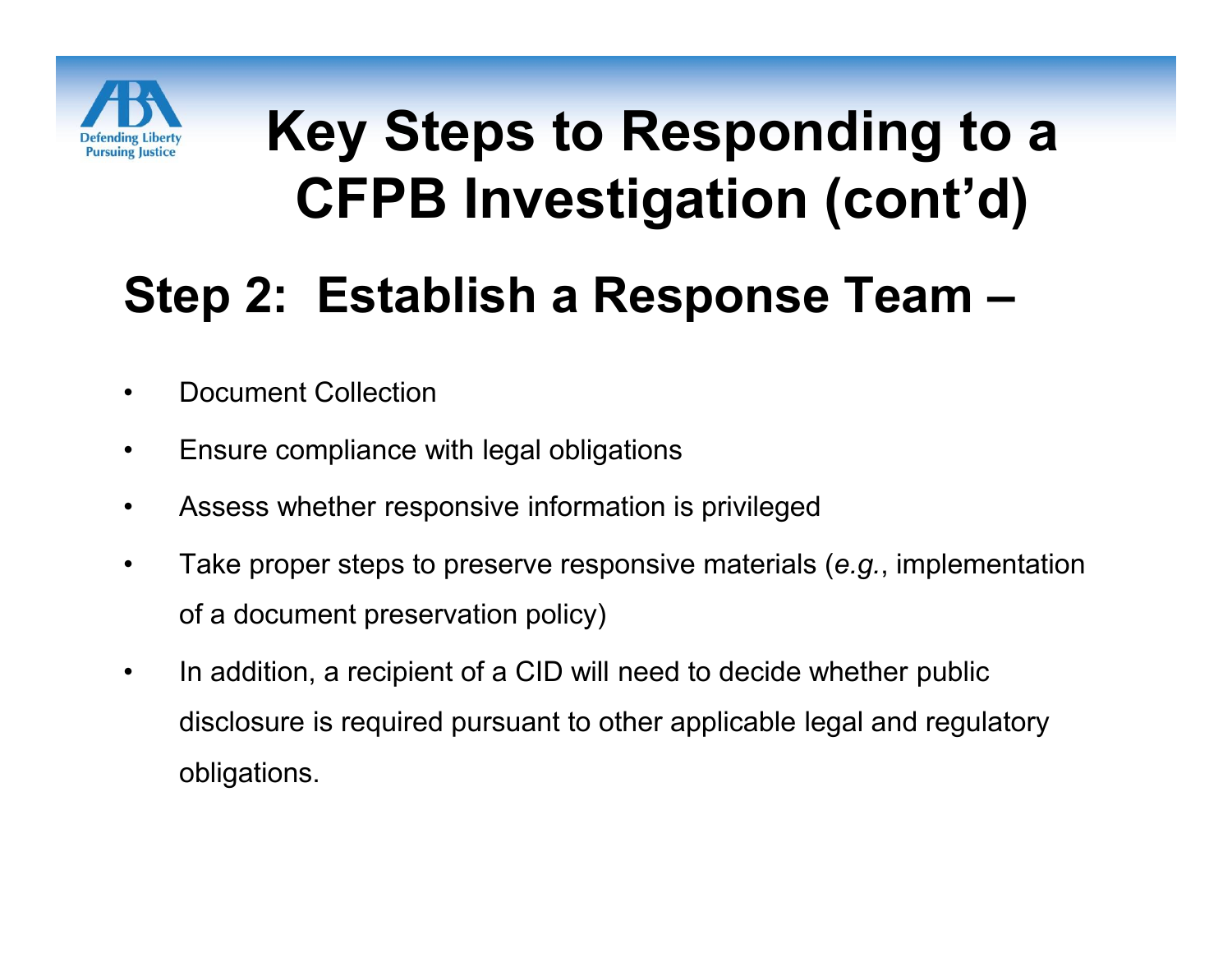

#### **Step 3: Assess the CID for Possible Modification Requests** –

- Determine the scope and timing of the CID response and whether any modifications are needed.
- The scope of the Bureau's authority in issuing the CID also needs to be determined.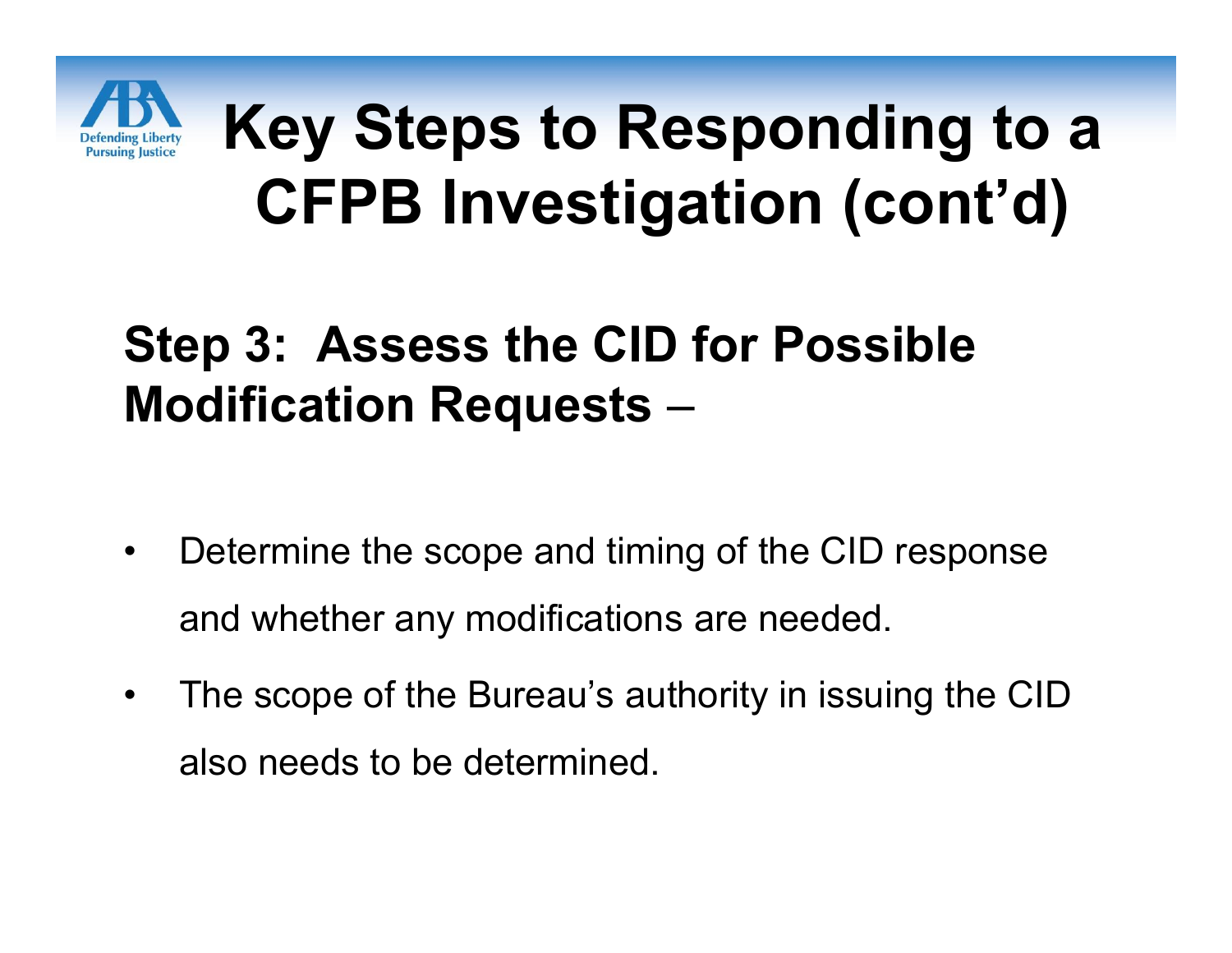

#### **Step 4: Meet and Confer with Bureau Enforcement Attorneys –**

- Within 10 days after receipt of the CID.
- Be prepared, flexible, and knowledgeable.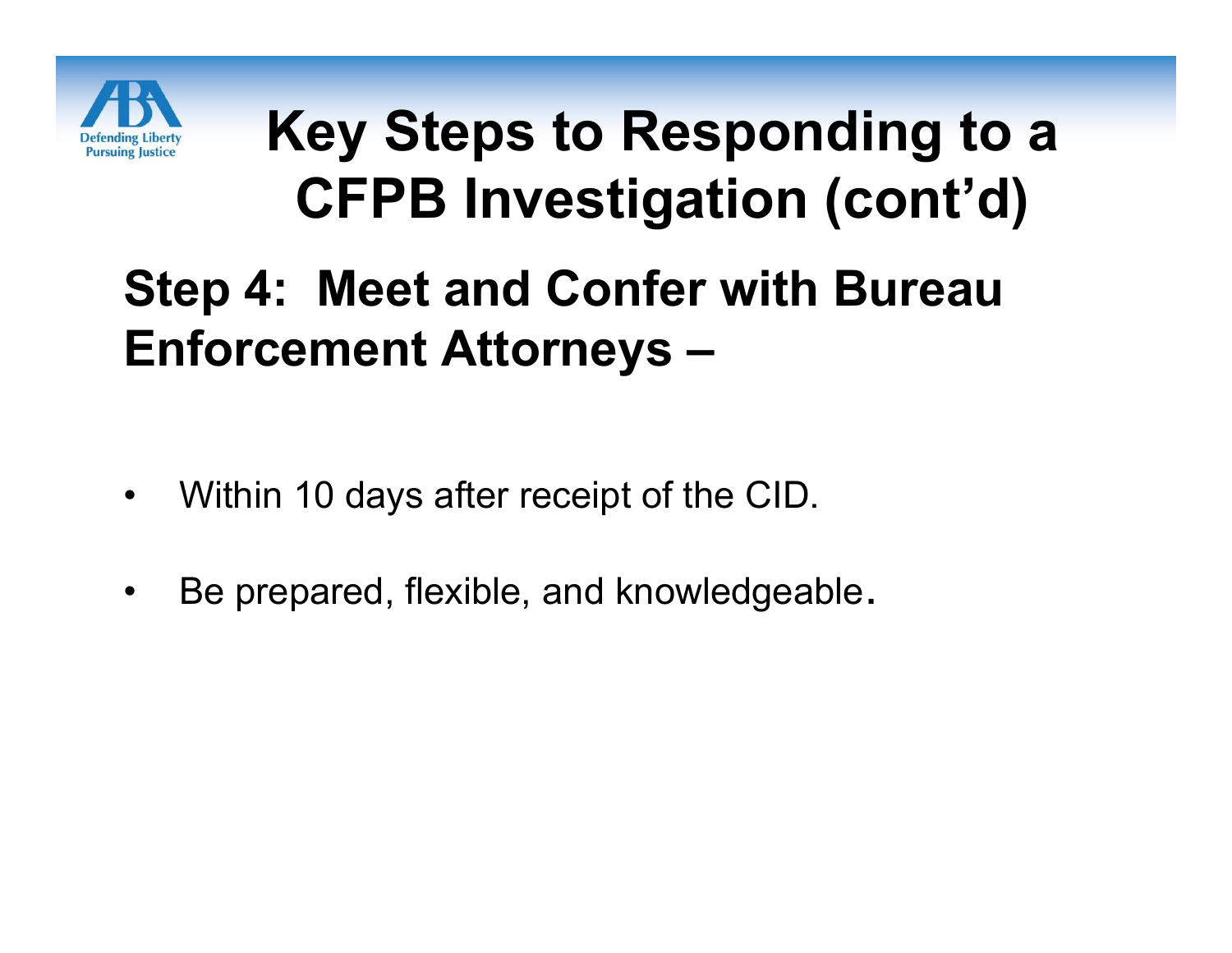

#### **Step 5: Petition to Modify or Set Aside the CID –**

• May file a petition to modify or set aside an information request if the request is filed within 20 days of receipt of the CID unless an extension is granted by the head of the Office of Enforcement.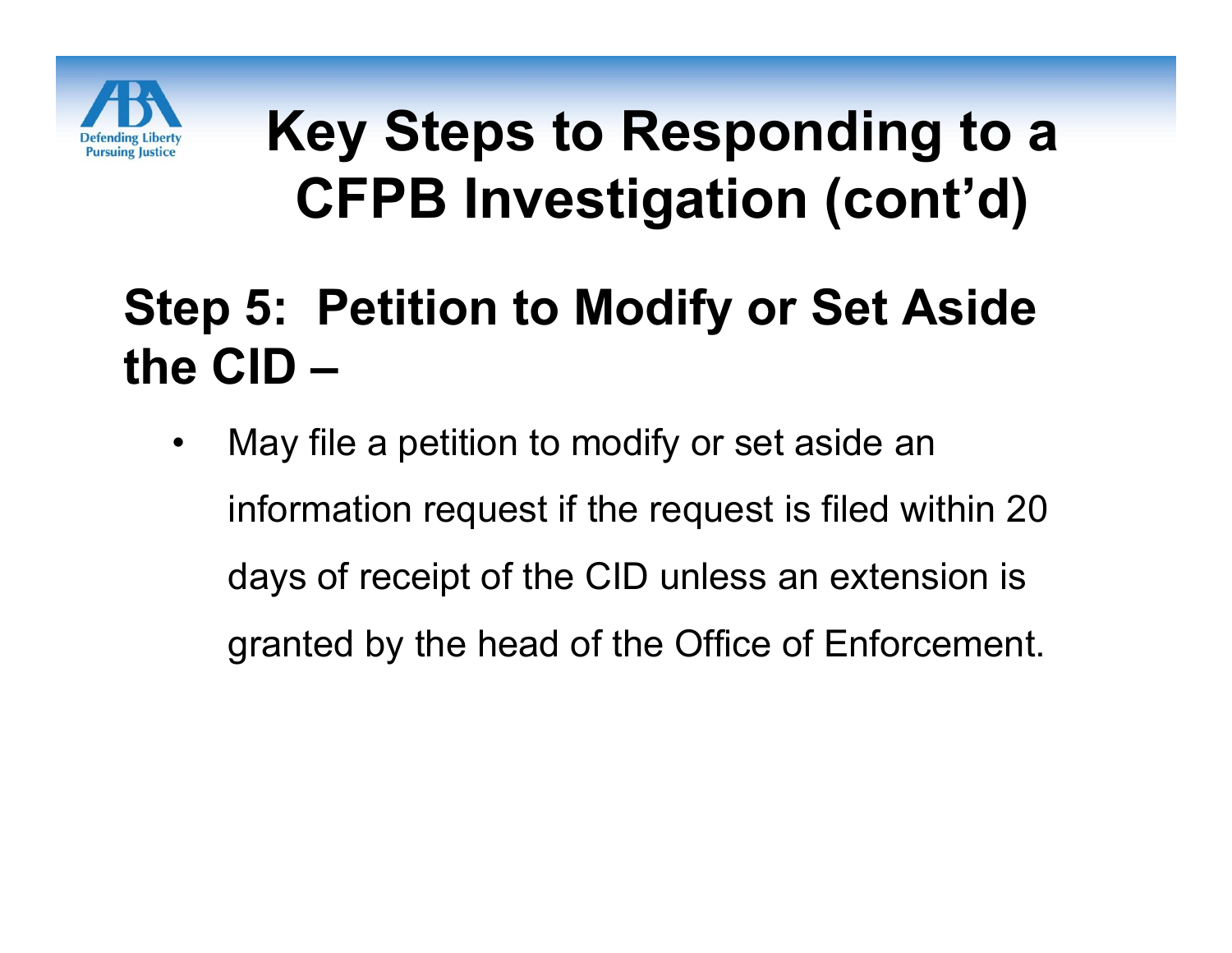

### **Key Steps to Responding to a CFPB Investigation (cont'd) Step 6: Address Electronically Stored Information –**

- The identification, collection, review, and processing of electronically stored information, such as emails, poses certain challenges on most businesses.
- The burden and cost continues to increase as the amount of electronically stored information that the average organization or custodian regularly maintains continues to rise.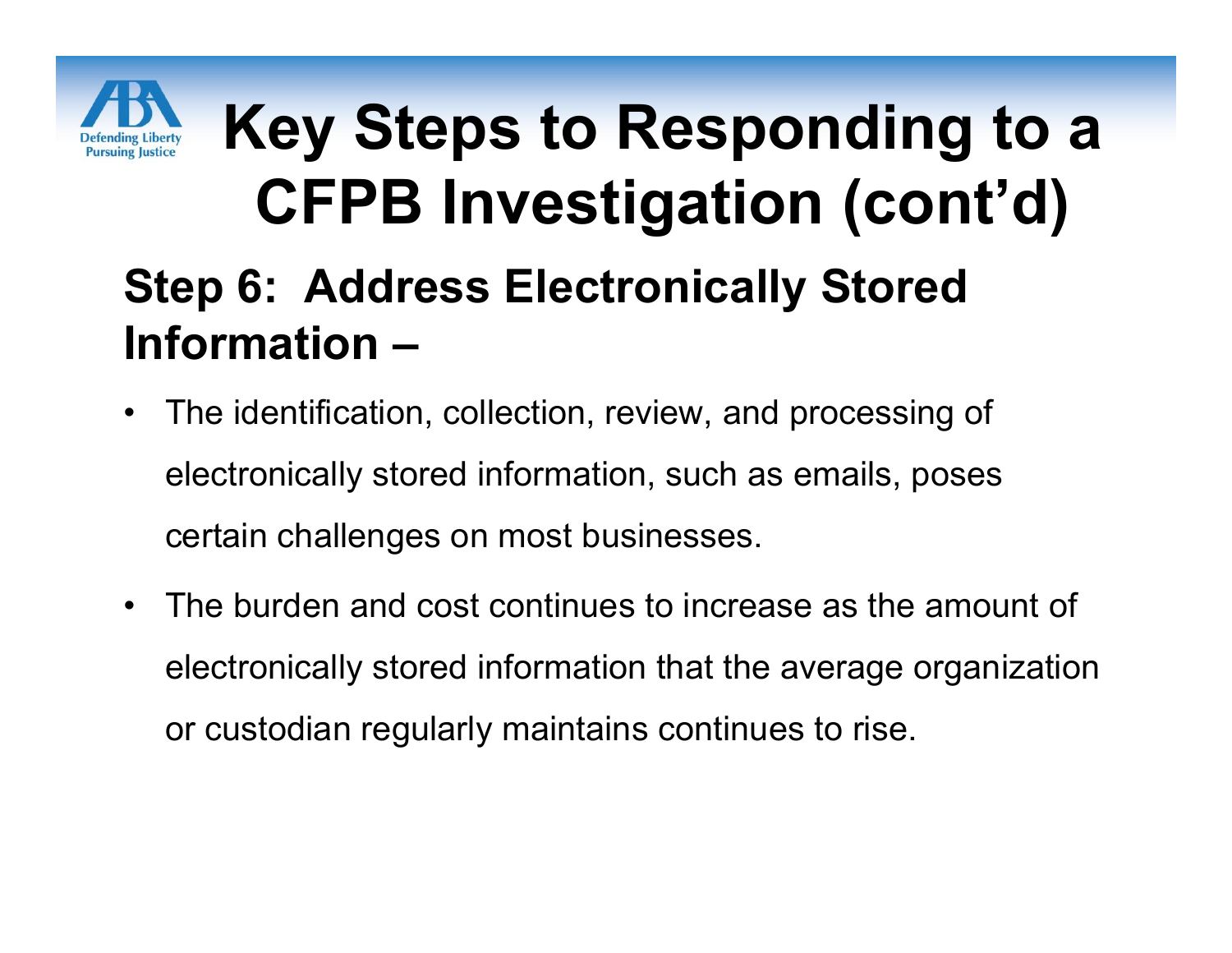

#### **Step 7: Production Considerations -**

- The CID instructions will cover specifics regarding production formats and logistics.
- Material that is withheld based on asserting a privilege is required to be identified on a privilege log.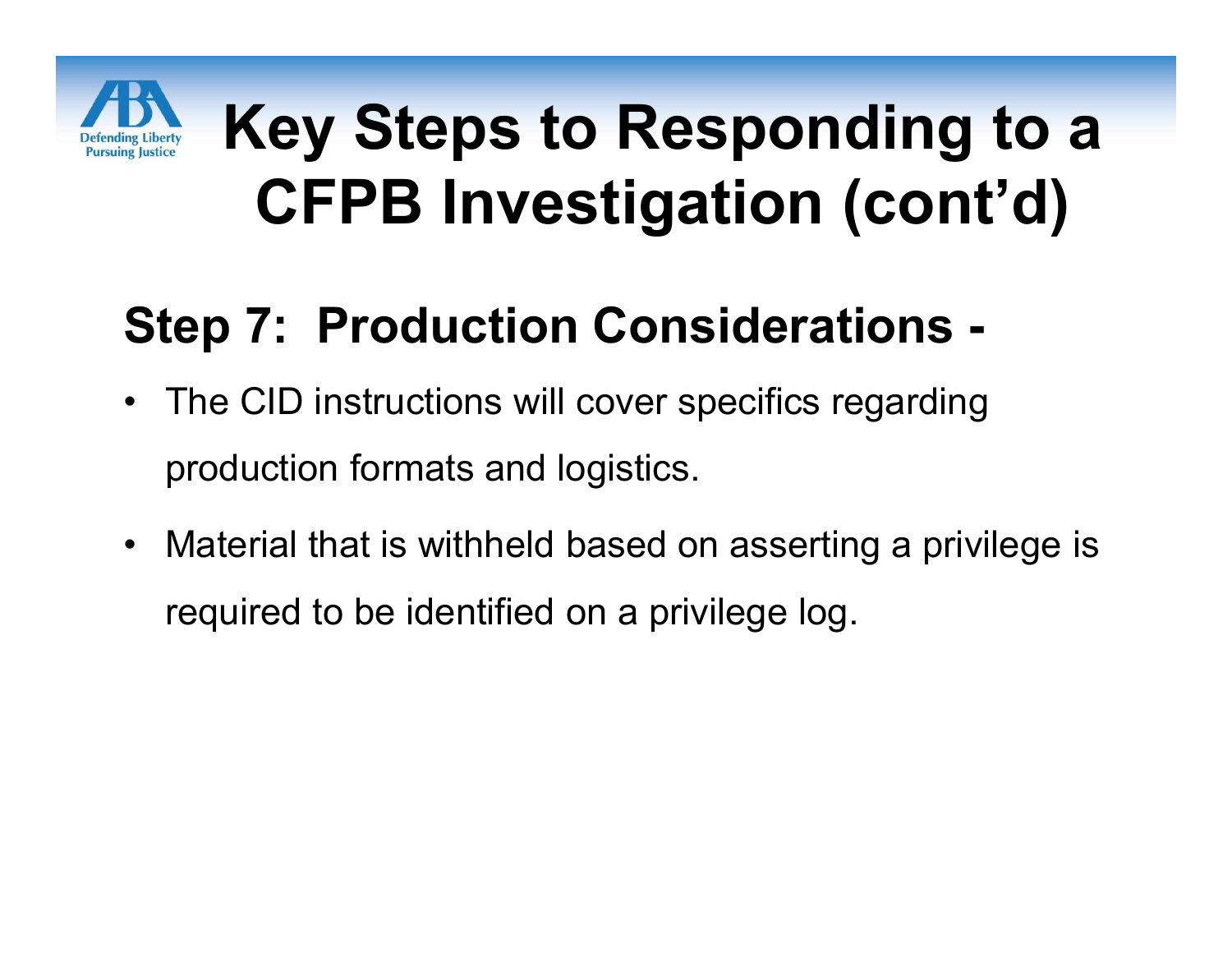

## **Key Steps to Responding to a CFPB Investigation (cont'd) Step 8: Consider Appropriate Follow-up -**

- **Client Focused** 
	- Compliance Audit and Corrective Steps
	- Coordination related to non-CFPB investigations
	- Market Specific Focus
- Advocate to the Bureau
	- White Papers (Tell your side of the story)
	- Presentations / Meetings
	- Introduction to the Market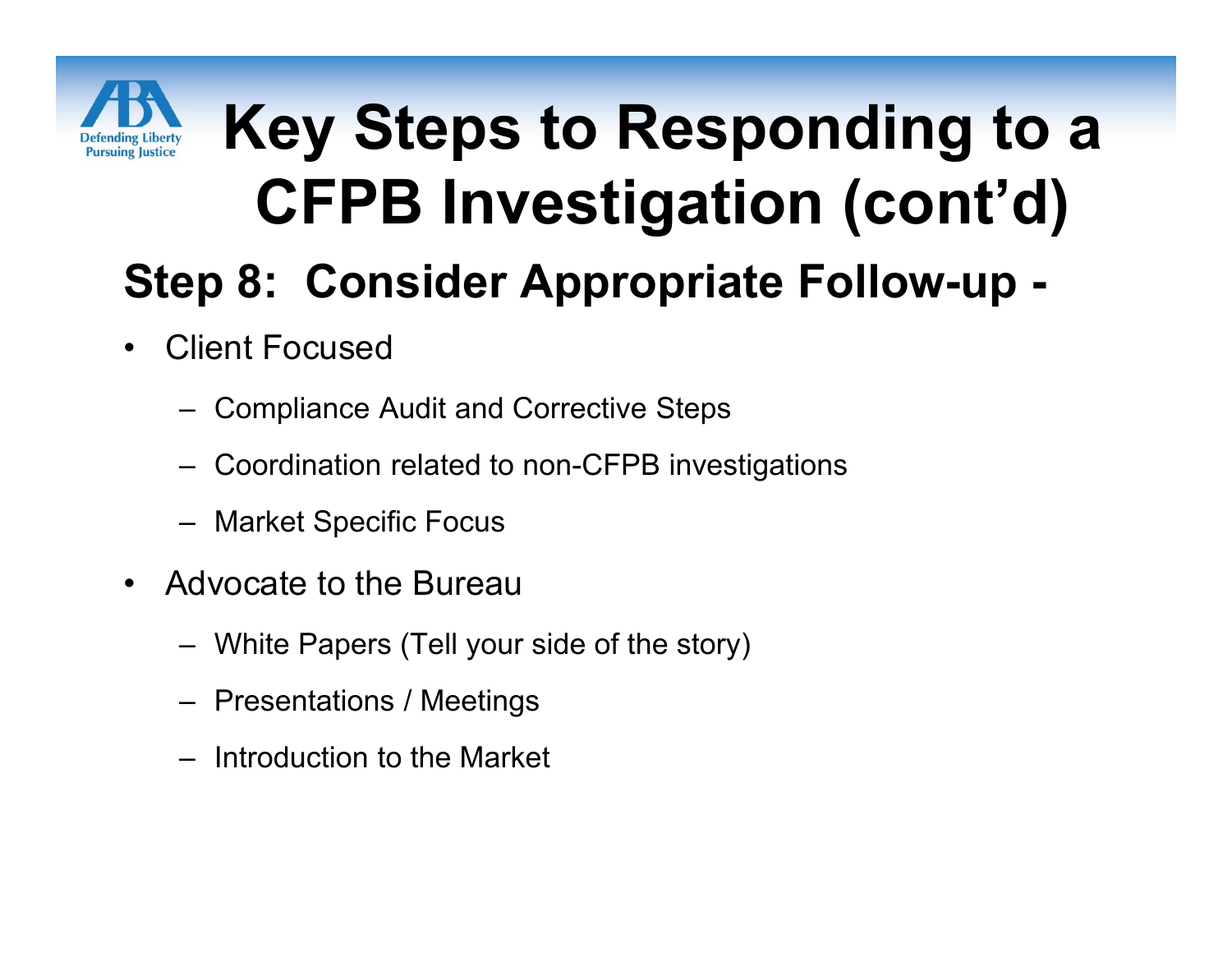# **Pursuing Justics Practical Tips to Survive an Investigation**

#### **Understand Inherent Risk**

- Nature and structure of products
- Consumers to whom products are marketed
- Marketing methods
- Ongoing customer relationship
- Complexity of organization
- Other factors
	- Legal and regulatory landscape
		- Company specific
		- Market specific

#### **Take Steps to Control and Mitigate Risk**

- Board of directors and management
- Authority and accountability for compliance
- Compliance risk management program and oversight
- Product system development and modification
- **Training**
- Complaint management
- Other factors
	- Service Provider Relationships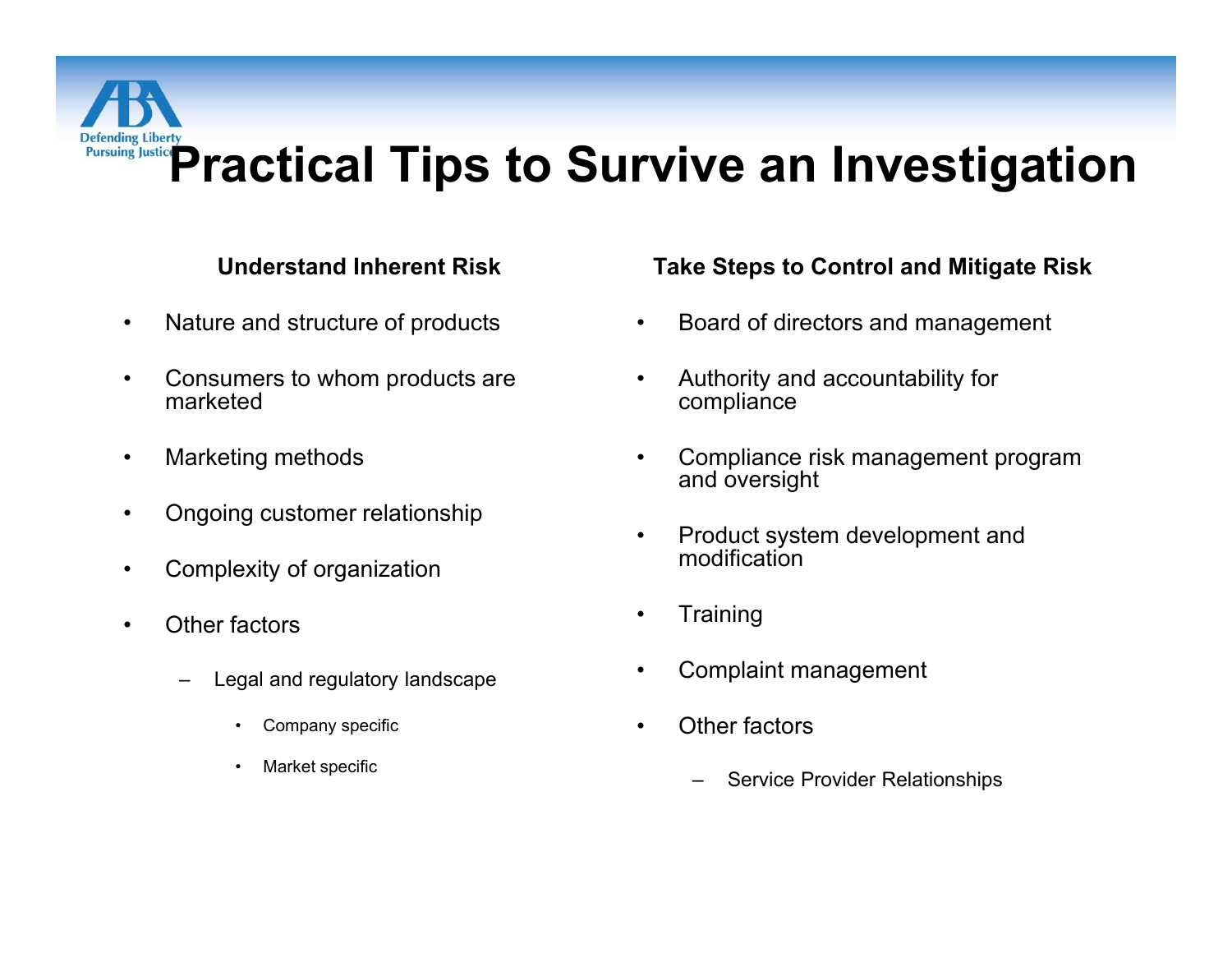

#### **CFPB and Service Providers**

Under the CFPA, "Service Providers" may be liable for acts and practices that violate the law or assist others in doing so. The CFPB recommends that supervised financial institutions take steps to ensure that business arrangements with service providers do not present unwarranted risks to consumers. According to the CFPB, these steps include:

1.Due Diligence;

2.Requesting and reviewing the service provider's policies, procedures, internal controls, and training materials;

3.Appropriate contract provisions;

4.Internal controls and on-going monitoring; and

5.Taking prompt action to fully address any problems identified through the monitoring process.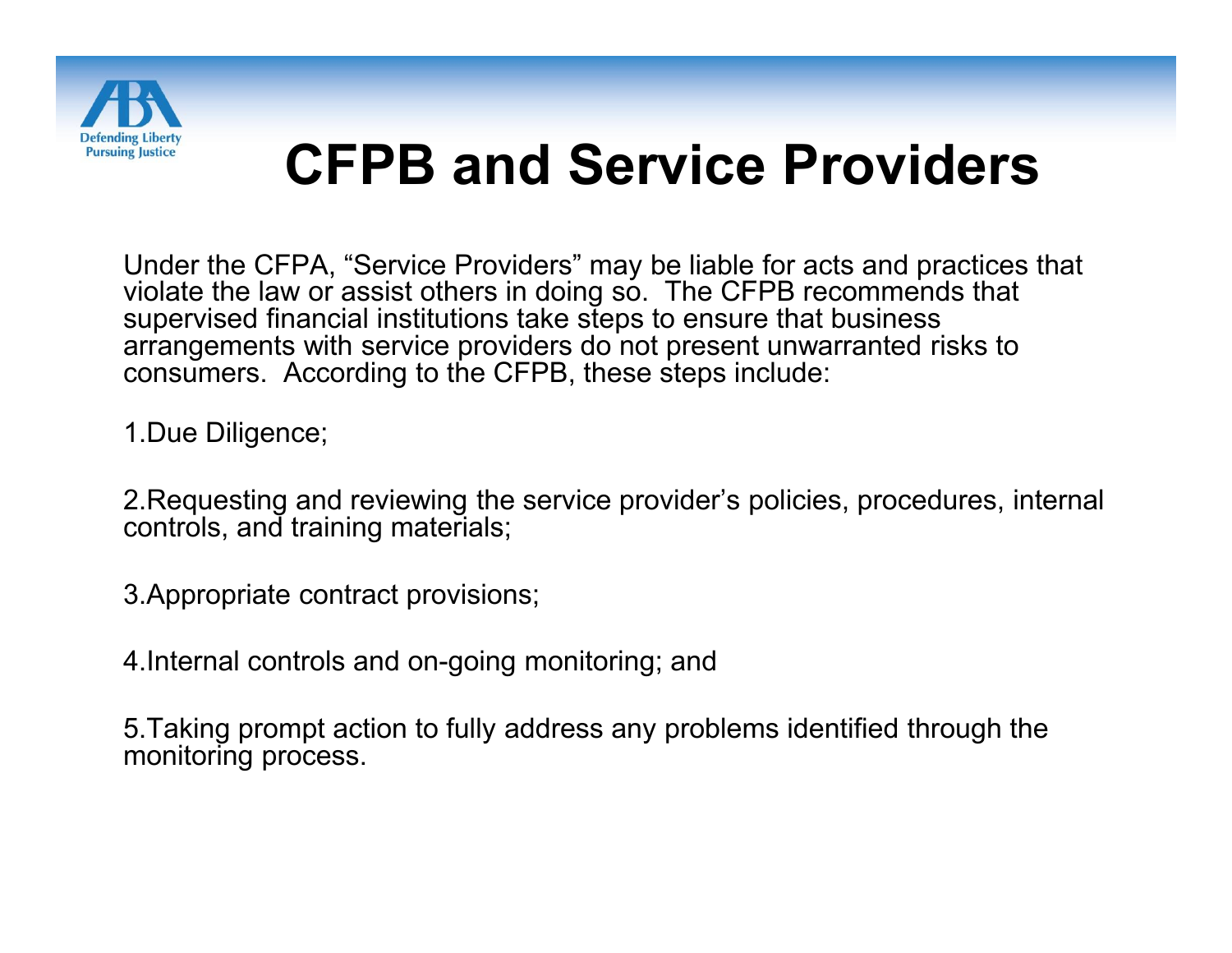

#### **CFPB Early Warning Notice of Potential Enforcement**

| Sample Early Warning Notice                                                                                                                                                                                                                                                                                                                                                                                                                                                                                                                                                                                                                                                                                                                                                                                                                                                                                                               |
|-------------------------------------------------------------------------------------------------------------------------------------------------------------------------------------------------------------------------------------------------------------------------------------------------------------------------------------------------------------------------------------------------------------------------------------------------------------------------------------------------------------------------------------------------------------------------------------------------------------------------------------------------------------------------------------------------------------------------------------------------------------------------------------------------------------------------------------------------------------------------------------------------------------------------------------------|
| Monrh ##, 20##                                                                                                                                                                                                                                                                                                                                                                                                                                                                                                                                                                                                                                                                                                                                                                                                                                                                                                                            |
| (Renguest Name)<br>Conpary Note!<br>(Tose: Addma)                                                                                                                                                                                                                                                                                                                                                                                                                                                                                                                                                                                                                                                                                                                                                                                                                                                                                         |
| (City, Stunes, ST., ZIP Code)                                                                                                                                                                                                                                                                                                                                                                                                                                                                                                                                                                                                                                                                                                                                                                                                                                                                                                             |
| Dear (Recognect Nume),                                                                                                                                                                                                                                                                                                                                                                                                                                                                                                                                                                                                                                                                                                                                                                                                                                                                                                                    |
| This brites conflicts that I called you today in accordance with the Consumer Pienersal<br>Printerida Bames's detectionsy Safy Wanneg Niture pricess. During our<br>integlation expressions, I actualled you that the CFFB's Office of Eufliptentest at<br>comodering recommending that the Bureau take legal action agreest your client<br>and I offered your clear the opportuney to main an Early Warning<br>Notes substances. As we duranted, the staff experts to allege thet your client<br>vidame (). In consecute with the contemplated action, the duff may sent ()<br>against your cluss.                                                                                                                                                                                                                                                                                                                                       |
| As Early Whitney Notice cubilistics is a vicible clabined setting forth any reacce<br>of law to policy why your client believes the Bureau should not take legal action<br>against (NEA, NEA, IT). Any faris presented to farmed auserities relied upon by your<br>client in the works intensent must be made under each by atmention with personal<br>Entretedge of such facts. The warms statement shall be achieving on \$.2 by 11 milk<br>papec, direbbe apaced, us at least 12 prices type, and no longer than 40 pages, and must<br>in minimi as am that EVATE - 14 CALENDAR DAYS AFTER TELEPHONE<br>CALL). To excust tunels delivers, any submance should be e-maind to<br>(FBS? LAST@chh.gov), or band-delivered to me at: Cheavener Funancel Protection<br>Bureau, []. Washington, DC []. Fleast influes me by an laws than [DATE = 7<br>CALENDAR DAYS AFTER TELEPHONE CALL) whether your client will be<br>making a rubmission. |
| Finain to advised that the Nueval may use influentially continued in any antimization as<br>as admissive, or as any other manner permitted by law, as romanticon with CFFR<br>esitionness protestings to othermie. For your information, I have entirely a copy<br>of the Rudy Wasneg Notes bulletes. Firsts also be advered that submissions may be<br>duratesable by their parties in accordance such applicable law.                                                                                                                                                                                                                                                                                                                                                                                                                                                                                                                   |
| As decorded more fully in the bulletin, this letter does not course or confer-<br>upon any person any substantive or procedural rights or defenses that are<br>enforcesble in any manner.                                                                                                                                                                                                                                                                                                                                                                                                                                                                                                                                                                                                                                                                                                                                                 |

- The *Early Warning Notice* is not required by law, but CFPB believes it will promote evenhanded enforcement of consumer financial laws.
- The decision to give notice in particular cases is discretionary and will depend on factors such as whether prompt action is needed.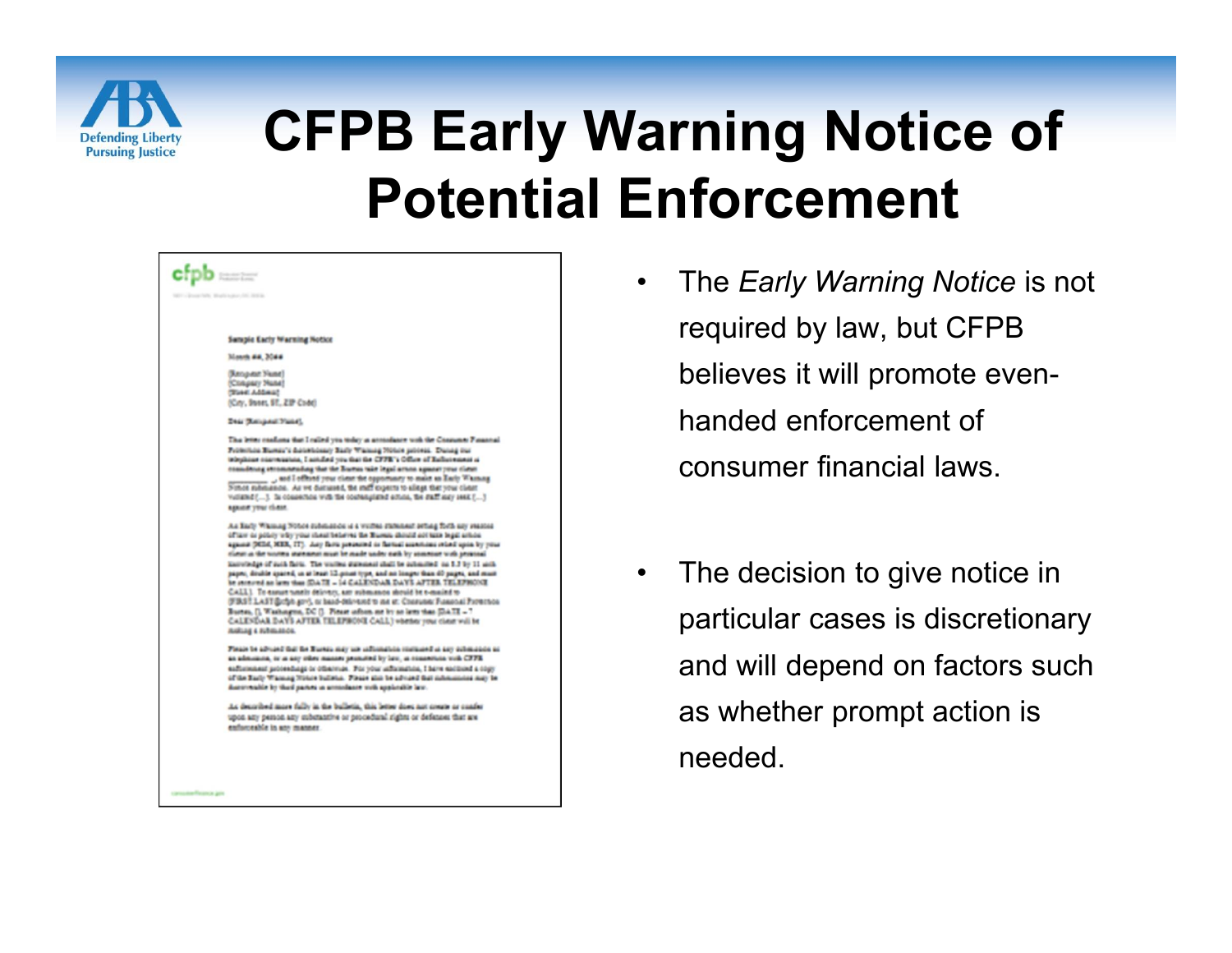# **Pursuing Justary**<br>Pursuing Justary **What to Watch For in the Months Ahead**

- Next Semi-Annual Report (July/Aug. 2013)
- Voluntary disclosures of

Non-public CFPB Investigations

• Announcements of settlements

or enforcement actions

- Examinations of supervised entities
- Bulletins